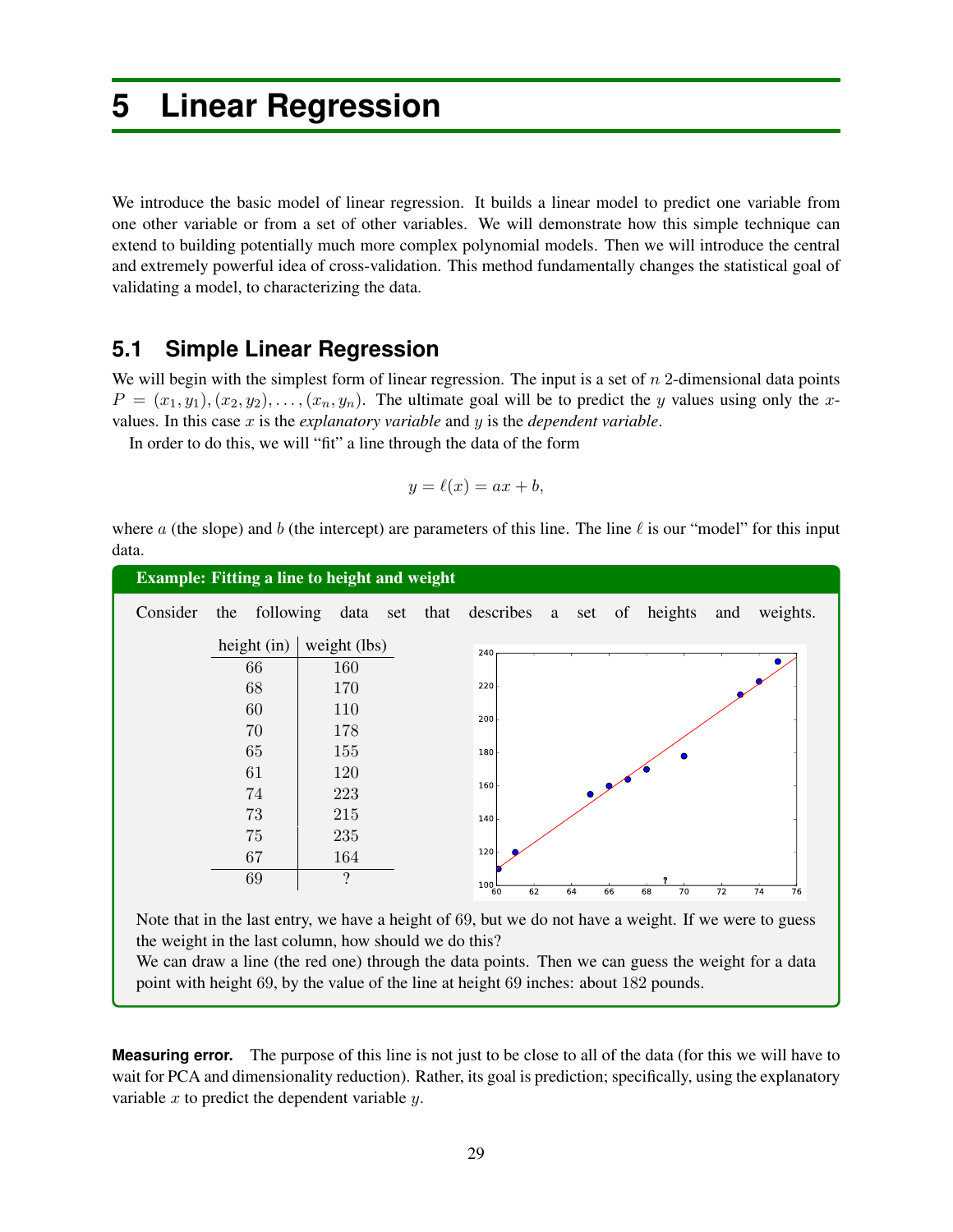In particular, for every value  $x \in \mathbb{R}$ , we can predict a value  $\hat{y} = \ell(x)$ . Then on our dataset, we can examine for each  $x_i$  how close  $\hat{y}_i$  is to  $y_i$ . This difference is called a *residual*:

$$
r_i = |y_i - \hat{y}_i| = |y_i - \ell(x_i)|.
$$

Note that this residual is not the distance from  $y_i$  to the line  $\ell$ , but the distance from  $y_i$  to the corresponding point with the same *x*-value. Again, this is because our only goal is prediction of *y*. And this will be important as it allows all of the techniques to be immune to the choice of units (e.g., inches or feet, pounds or kilograms)

So the residual measures the error of a single data point, but how should we measure the overall error of the entire data set? The common approach is the sum of squared errors:

$$
\text{SSE}(P,\ell) = \sum_{i=1}^{n} r_i^2 = \sum_{i=1}^{n} (y_i - \hat{y}_i)^2 = \sum_{i=1}^{n} (y_i - \ell(x_i))^2.
$$

Why is this the most common measure? Here are 3 explanations?

- The sum of squared errors was the optimal result for a single point estimator under Gaussian noise using Bayesian reasoning, when there was assumed Gaussian noise (See T2). In that case the answer was simply the mean of the data.
- If you treat the residuals as a vector  $r = (r_1, r_2, \ldots, r_n)$ , then the standard way to measure total size of a vector *r* is through its norm  $||r||$ , which is most commonly its 2-norm  $||r|| = ||r||_2 = \sqrt{\sum_{i=1}^n r_i^2}$ . The square root part is not so important (it does not change which line  $\ell$  minimizes this error), so removing this square root, we are left with SSE.
- For this specific formulation, there is a simple closed form solution (which we will see next) for  $\ell$ . And in fact, this solution will generalize to many more complex scenarios.

There are many other formulations of how best to measure error for the fit of a line (and other models), but we will not cover them in this class.

**Solving for**  $\ell$ . To solve for the line which minimizes  $\text{SSE}(P, \ell)$  there is a very simply solution, in two steps. Calculate averages  $\bar{x} = \frac{1}{n} \sum_{i=1}^{n} x_i$  and  $\bar{y} = \frac{1}{n} \sum_{i=1}^{n} y_i$ , and create centered *n*-dimension vectors  $\overline{P}_x = (x_1 - \overline{x}, x_2 - \overline{x}, \ldots, x_n - \overline{x})$  for all *x*-coordinates and  $P_y = (y_1 - \overline{y}, y_2 - \overline{y}, \ldots, y_n - \overline{y})$  for all *y*-coordinates.

- 1. Set  $a = \langle \bar{P}_y, \bar{P}_x \rangle / ||\bar{P}_x||^2$
- 2. Set  $b = \bar{y} a\bar{x}$

This defines  $\ell(x) = ax + b$ .

We will provide the proof for why this is the optimal solution for the high-dimensional case (in short, it can be shown by expanding out the SSE expression, taking the derivative, and solving for 0). We will only provide some intuition here.

First lets examine the intercept

$$
b = \frac{1}{n} \sum_{i=1}^{n} (y_i - ax_i) = \bar{y} - a\bar{x}
$$

This setting of *b* ensures that the line  $y = \ell(x) = ax + b$  goes through the point  $(\bar{x}, \bar{y})$  at the center of the data set since  $\bar{y} = \ell(\bar{x}) = a\bar{x} + b$ .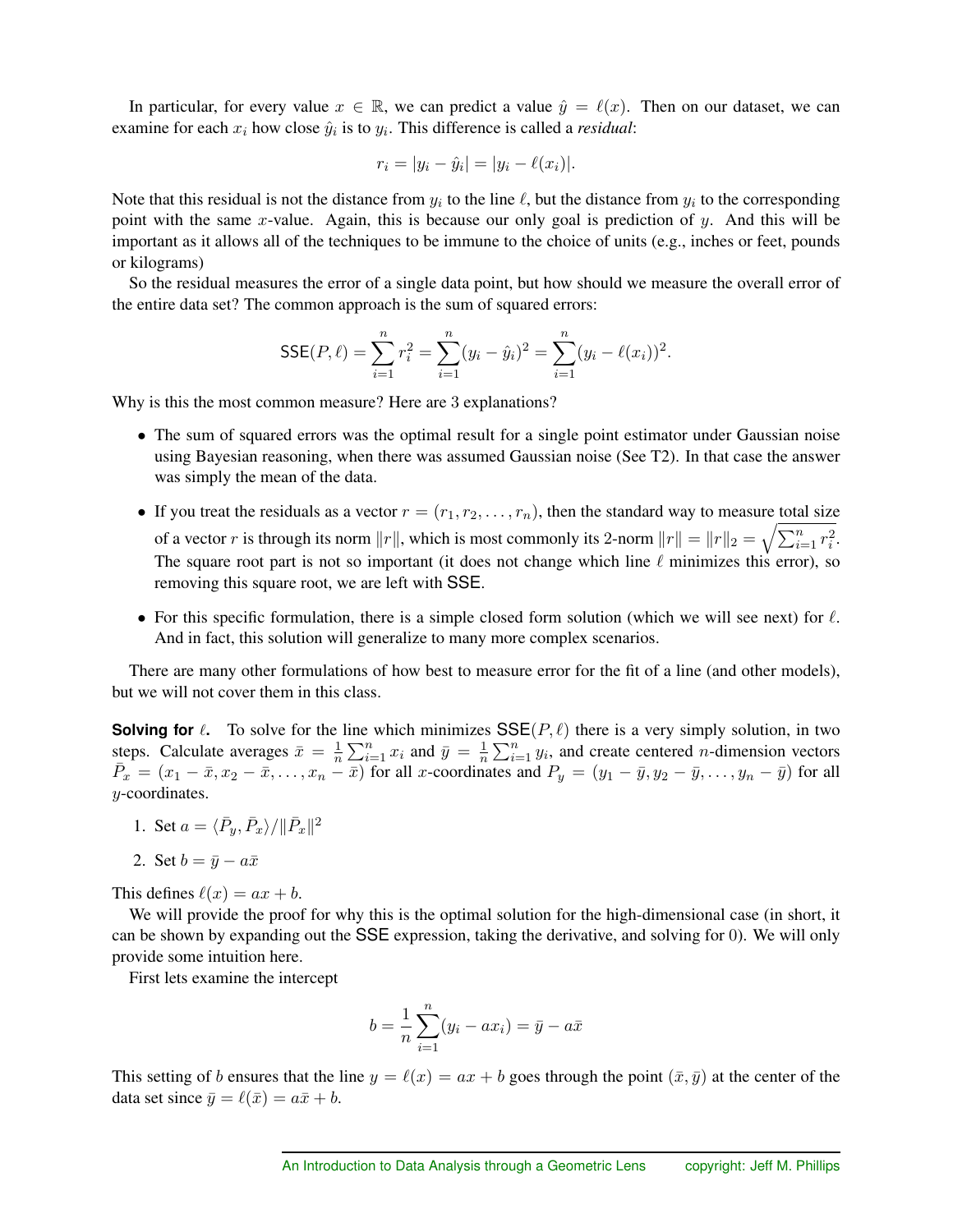Second, to understand how the slope *a* is chosen, it is illustrative to reexamine the dot product as

$$
a=\frac{\langle\bar{P}_y,\bar{P}_x\rangle}{\|x\|^2}=\frac{\|\bar{P}_y\|\cdot\|\bar{P}_x\|\cdot\cos\theta}{\|\bar{P}_x\|^2}=\frac{\|\bar{P}_y\|}{\|\bar{P}_x\|}\cos\theta,
$$

where  $\theta$  is the angle between the *n*-dimensional vectors *y* and *x*. Now in this expression, the  $\|\bar{P}_y\|/\|\bar{P}_x\|$ captures how much on (root-squared) average *y* increases as *x* does (the rise-over-run interpretation of slope). However, we may want this to be negative if there is a negative correlation between  $\bar{P}_x$  and  $\bar{P}_y$ , or really this does not matter much if there is no correlation. So the  $\cos \theta$  term captures the correlation after normalizing the units of *x* and *y*.

**In python.** This is quite easy to demonstrate in python.

```
import numpy as np
x = np.array([66, 68, 65, 70, 65, 62, 74, 70, 71, 67])y = np.array([160, 170, 159, 188, 150, 120, 233, 198, 201, 164])
ave_x = np<u>z = np</u>
ave_y = np<u>zaverage(y)</u>#first center the data points
xc = x - ave_xyc = y - ave_xa = xc.dot(yc)/xc.dot(xc)b = ave_y - a*ave_xprint a, b
#or with scipy
from scipy import polyfit
(a,b)=polyfit(x,y,1)print a, b
#predict weight at x=69
w = a * 69 + b
```
## **5.2 Linear Regression with Multiple Explanatory Variables**

Magically, using linear algebra, everything extends gracefully to using more than one explanatory variables. Now consider a set of *d* explanatory variables  $x_1, x_2, \ldots, x_d$ , and one dependent variable *y*. We would now like to use all of these variables at once to make a single (linear) prediction about the variable *y*. That is, we would like to create a model

$$
y = M(x_1, x_2, ..., x_d) = \alpha_0 + \sum_{i=1}^d \alpha_i x_i
$$
  
=  $\alpha_0 + \alpha_1 x_1 + \alpha_2 x_2 + ... + \alpha_d x_d$ .

In this notation  $\alpha_0$  serves the purpose of the intercept *b*, and all of the  $\alpha_i$ <sup>s</sup> replace the single coefficient *a* in the simple linear regression. Now we have described a more complex linear model *M*.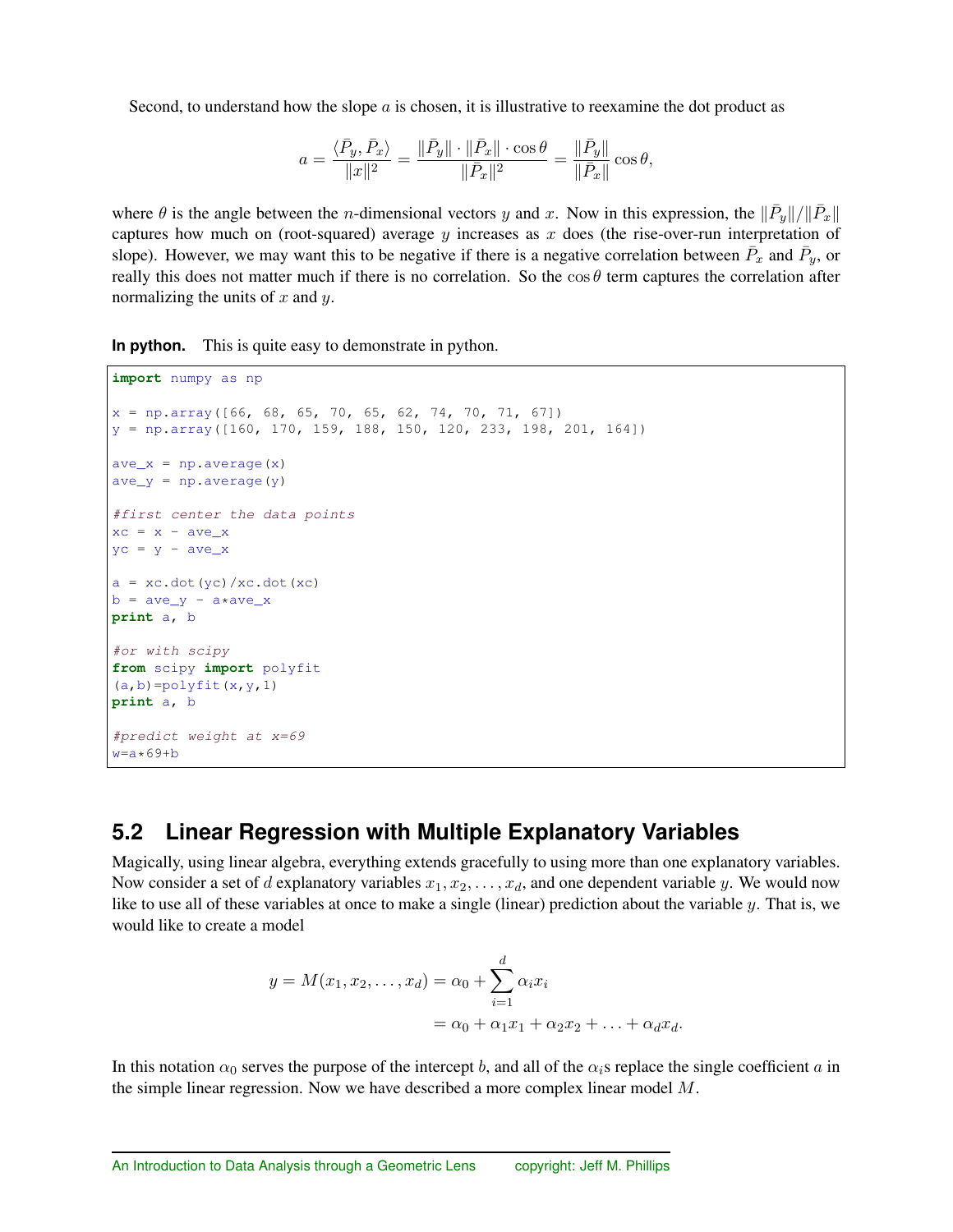#### Example: Predicting customer value

A website specializing in dongles (dongles-r-us.com) wants to predict the total dollar amount that visitors will spend on their site. It has installed some software that can track three variables:

- time (the amount of time on the page in seconds):  $x_1$ ,
- jiggle (the amount of mouse movement in cm):  $x_2$ , and
- *•* scroll (how far they scroll the page down in cm): *x*3. Also, for a set of past customers they have recorded the
- *•* sales (how much they spend on dongles in cents): *y*.

We see a portion of their data set here with  $n = 11$  customers:

| time: $x_1$                 | $\mathsf{ijggle}: x_2$ | scroll: $x_3$ | sales: $y$ |
|-----------------------------|------------------------|---------------|------------|
| 232                         | 33                     | 402           | 2201       |
| 10                          | 22                     | 160           | 0          |
| 6437                        | 343                    | 231           | 7650       |
| 512                         | 101                    | 17            | 5599       |
| 441                         | 212                    | 55            | 8900       |
| 453                         | 53                     | 99            | 1742       |
| $\mathcal{D}_{\mathcal{L}}$ | $\overline{2}$         | 10            | 0          |
| 332                         | 79                     | 154           | 1215       |
| 182                         | 20                     | 89            | 699        |
| 123                         | 223                    | 12            | 2101       |
| 424                         | 32                     | 15            | 8789       |
|                             |                        |               |            |

To build a model, we recast the data as an  $11 \times 4$  matrix  $X = [1, x_1, x_2, x_3]$ . We let *y* be the -dimensional column vector.

|       | 1 | 232            | 33             | 402 |       | 2201 |  |
|-------|---|----------------|----------------|-----|-------|------|--|
|       | 1 | 10             | 22             | 160 |       | 0    |  |
|       | 1 | 6437           | 343            | 231 |       | 7650 |  |
|       | 1 | 512            | 101            | 17  |       | 5599 |  |
|       | 1 | 441            | 212            | 55  |       | 8900 |  |
| $X =$ | 1 | 453            | 53             | 99  | $y =$ | 1742 |  |
|       | 1 | $\overline{2}$ | $\overline{2}$ | 10  |       | 0    |  |
|       | 1 | 332            | 79             | 154 |       | 1215 |  |
|       | 1 | 182            | 20             | 89  |       | 699  |  |
|       | 1 | 123            | 223            | 12  |       | 2101 |  |
|       | 1 | 424            | 32             | 15  |       | 8789 |  |
|       |   |                |                |     |       |      |  |

The goal is to learn the 4-dimensional column vector  $\alpha = [\alpha_0; \alpha_1; \alpha_2, \alpha_3]$  so

$$
y \approx X\alpha.
$$

Setting  $\alpha = (X^T X)^{-1} X^T y$  obtains (roughly)  $\alpha_0 = 2626$ ,  $\alpha_1 = 0.42$ ,  $\alpha_2 = 12.72$ , and  $\alpha_3 =$  $-6.50$ . This implies an average customer with no interaction on the site generates  $\alpha_0 = \$2.62$ . That time does not have a strong effect here (only a coefficient  $\alpha_1$  at only 0.42), but jiggle has a strong correlation (with coefficient  $\alpha_2 = 12.72$ , this indicates 12 cents for every centimeter of mouse movement). Meanwhile scroll has a negative effect (with coefficient  $\alpha_3 = -6.5$ ); this means that the more they scroll, the less likely they are to spend (just browsing dongles!).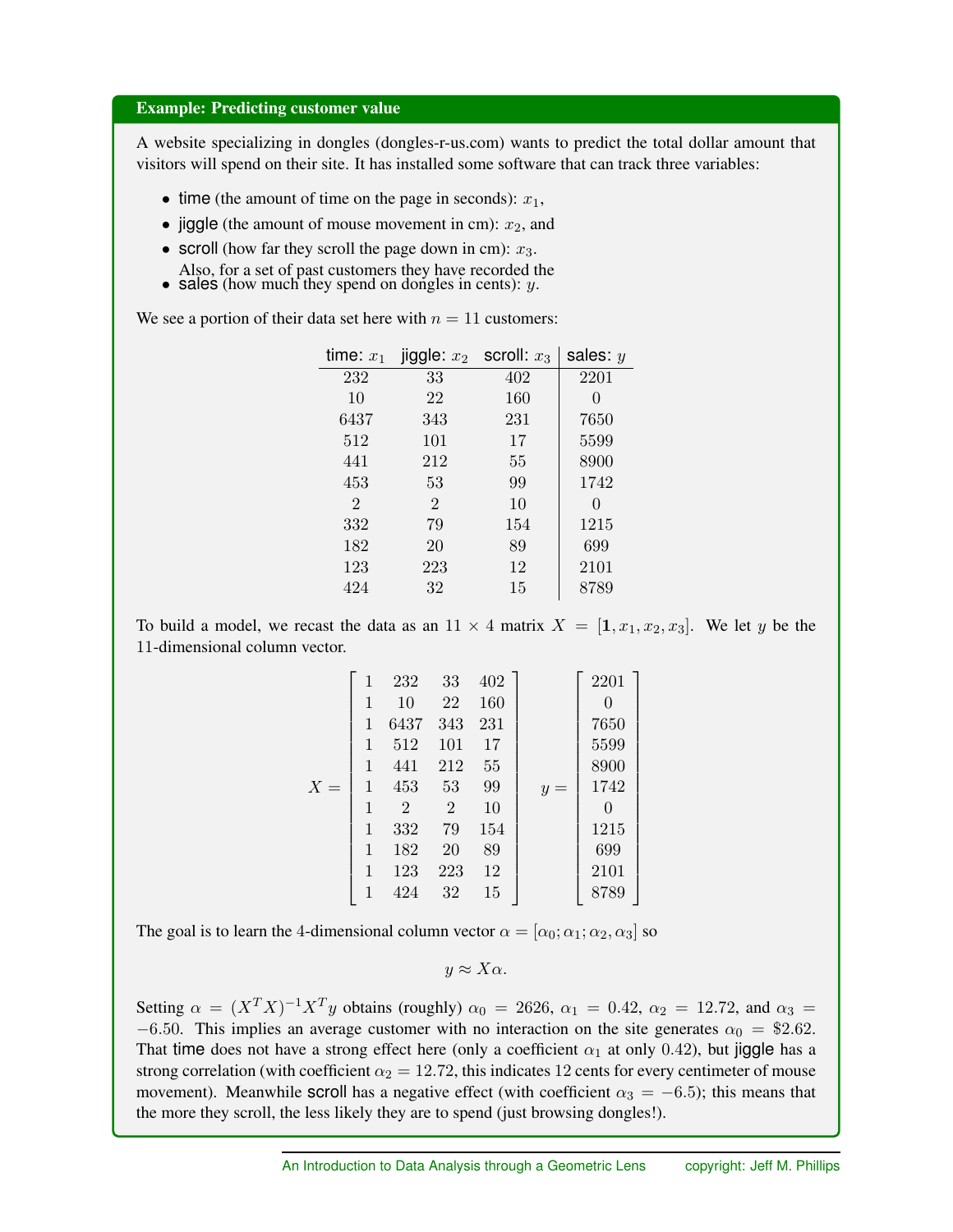Given a data point  $x = (x_1, x_2, \ldots, x_d)$ , we can again evaluate our prediction  $\hat{y} = M(x)$  using the residual value  $r_i = |y_i - \hat{y}_i| = |y_i| = M(x_i)$ . And to evaluate a set of *n* data points, it is standard to consider the sum of squared error as

$$
\text{SSE}(X, y, M) = \sum_{i=1}^{n} r_i^2 = \sum_{i=1}^{n} (y_i - M(x_i))^2.
$$

To obtain the coefficients which minimize this error, we can now do so with very simple linear algebra.

First we construct a  $n \times (d+1)$  data matrix  $X = [1, X_1, X_2, \ldots, X_d]$ , where the first column 1 is the *n*dimensional all ones column vector  $[1; 1; \ldots; 1]$ . Each of the next *d* columns is a column vector  $X_j$ ; where  $X_{i,j}$  is the *i* entry of  $X_j$  and represents the *j*th coordinate of data point  $x_i$ . Then we let *y* be a *n*-dimensional column vector containing all the dependent variables. Now we can simply calculate the  $(d+1)$ -dimensional column vector  $\alpha = [\alpha_0; \alpha_1; \ldots; \alpha_d]$  as

$$
\alpha = (X^T X)^{-1} X^T y.
$$

Let us compare to the simple case where we have 1 explanatory variable. The  $(X^T X)^{-1}$  term replaces the  $\frac{1}{\|P_x\|^2}$  term. The  $X^T y$  replaces the dot product  $\langle \bar{P}_y, \bar{P}_x \rangle$ . And we do not need to separately solve for the intercept *b*, since we have created a new column in *X* of all 1s. For any dependent data values, we multiply the found coefficient  $\alpha_0$  by an imaginary 1 data value.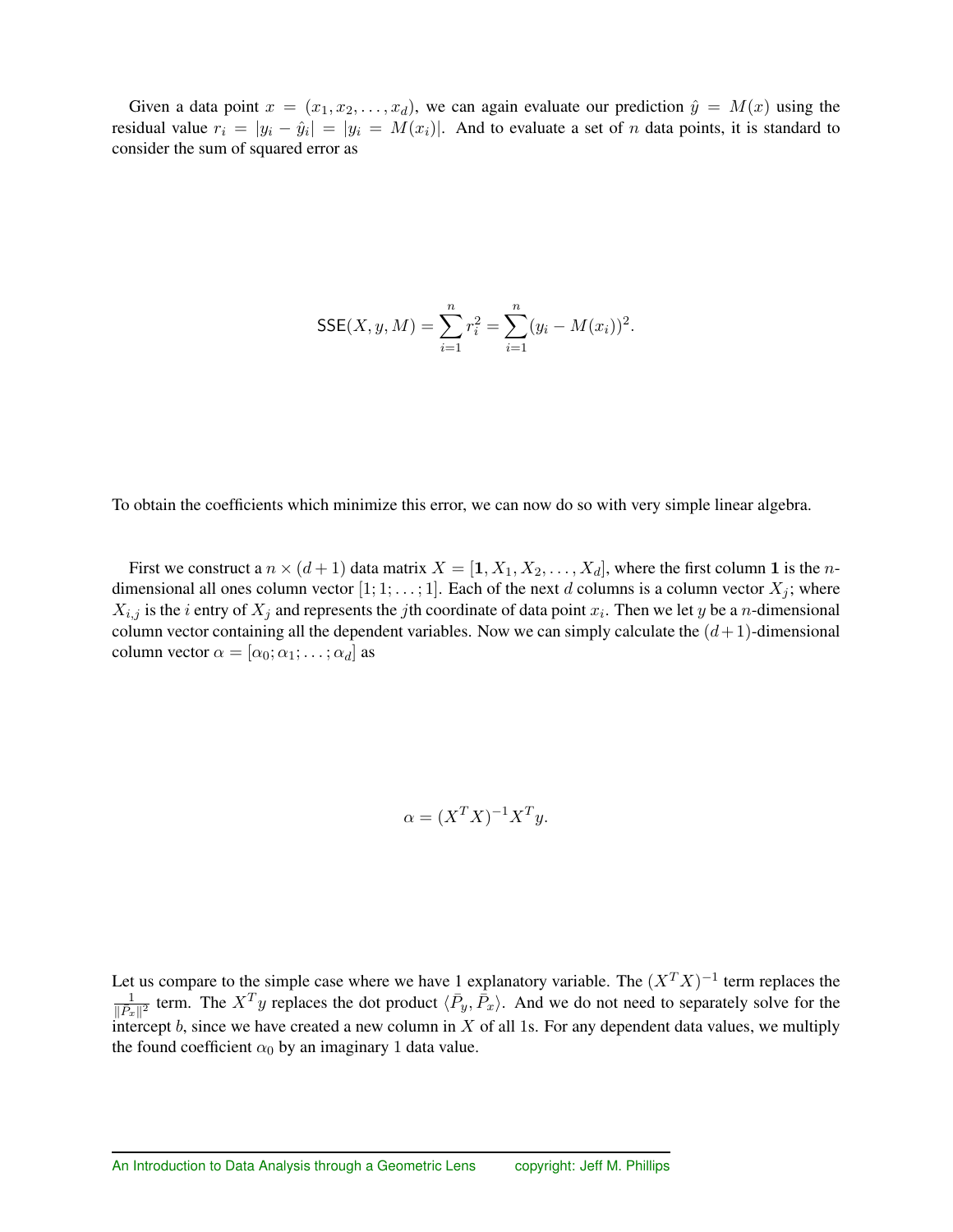#### Geometry of the Normal Equations

Why does  $\alpha = (X^T X)^{-1} X^T y$  minimize the sum of squared errors:

$$
SSE(X, y, M) = \sum_{i=1}^{n} r_i^2 = \sum_{i=1}^{n} (y_i - \langle \alpha, (1, x_i) \rangle)^2
$$

Fixing the data X and *y*, and representing M by its parameters  $\alpha$ , we can consider a function  $S(\alpha) =$  $SSE(X, y, M)$ . Then we observe that  $S(\alpha)$  is a quadratic function in  $\alpha$ , and it is convex (see T6), so its minimum is when the gradient is 0. This will be true when each partial derivative is 0. Let  $X_{i,j}$ be the *j*th coordinate of  $x_i$  and set to 0 each partial derivative:

$$
0 = \frac{dS(\alpha)}{d\alpha_j} = 2\sum_{i=1}^n r_i \frac{dr_i}{d\alpha_j} = 2\sum_{i=1}^n r_i(-X_{i,j}) = 2\sum_{i=1}^n (y_i - \langle x_i, \alpha \rangle)(-X_{i,j})
$$

We can rearrange this into the *normal equations*

$$
\sum_{i=1}^{n} X_{i,j} \langle x_i, \alpha \rangle = \sum_{i=1}^{n} X_{i,j} y_i \quad \text{for all } j \in \{1, 2, \dots, d\}
$$

$$
(X^T X) \alpha = X^T y.
$$

Multiplying by the inverse *gram matrix*  $X^T X$  on both sides reveals the desired  $\alpha = (X^T X)^{-1} X^T y$ . **Geometry:** To see why these are called the normal equations, consider a form

$$
\mathbf{0} = (y - X\alpha)^T X,
$$

where 0 is the all-zeros vector in  $\mathbb{R}^n$ . Thus for any vector  $v \in \mathbb{R}^n$ , then

$$
0 = (y - X\alpha)^{T} Xv = \langle y - X\alpha, Xv \rangle.
$$

This includes when  $v = \alpha$ ; under this setting then  $Xv = X\alpha = \hat{y}$ . Notice that  $r = y - X\alpha$  is the vector in  $\mathbb{R}^n$  that stores all residuals (so  $y = \hat{y} + r$ ). Then the normal equations implies that

$$
0 = \langle y - X\alpha, X\alpha \rangle = \langle r, \hat{y} \rangle;
$$

that is, for the optimal  $\alpha$ , the prediction  $\hat{y}$  and the residual vector *r* are orthogonal. Since  $\hat{y} = X\alpha$ is restricted to the  $(d + 1)$ -dimensional span of the columns of *X*, and  $\alpha$  minimizes  $||r||^2$ , then this orthogonality implies that  $r$  is the *normal* vector to this  $(d + 1)$ -dimensional subspace.

**In python:** We can directly write this in python as

```
import numpy as np
from numpy import linalg as LA
# directly
alpha = np.dot(np.dot(LA.inv(np.dot(X,T,X)),X,T),y,T)# or with LA.lstsq
alpha = LA.lstsq(X, y)[0]
```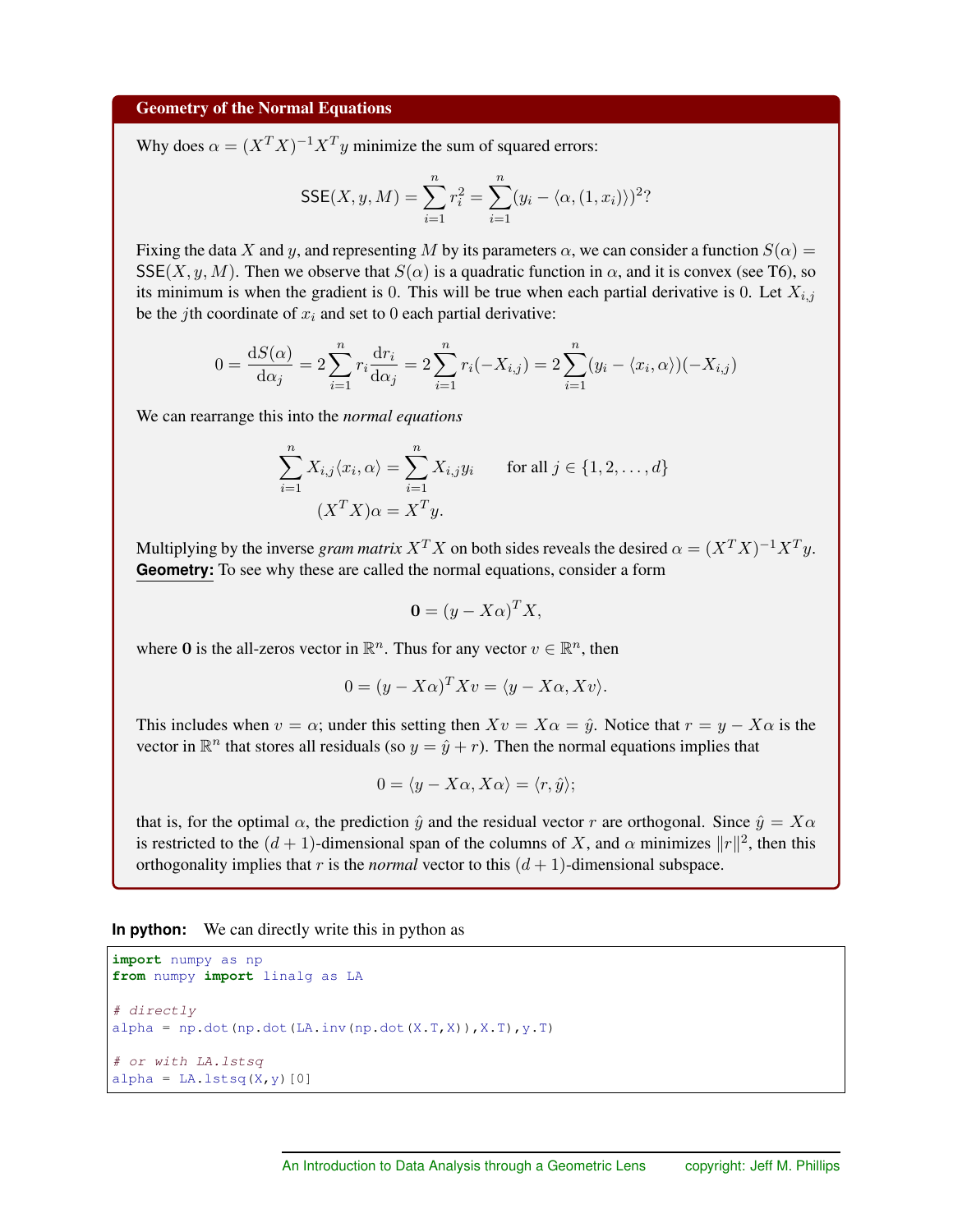Or in many other ways.

## **5.3 Polynomial Regression**

Sometimes linear relations are not sufficient to capture the true pattern going on in the data with even a single dependent variable *x*. Instead we would like to build a model of the form:

$$
\hat{y} = M_2(x) = \alpha_0 + \alpha_1 x + \alpha_2 x^2
$$

or more generally for some polynomial of degree *p*

$$
\hat{y} = M_p(x) = \alpha_0 + \alpha_1 x + \alpha_2 x^2 + \dots + \alpha_p x^p
$$

$$
= \alpha_0 + \sum_{i=1}^p \alpha_i x^i.
$$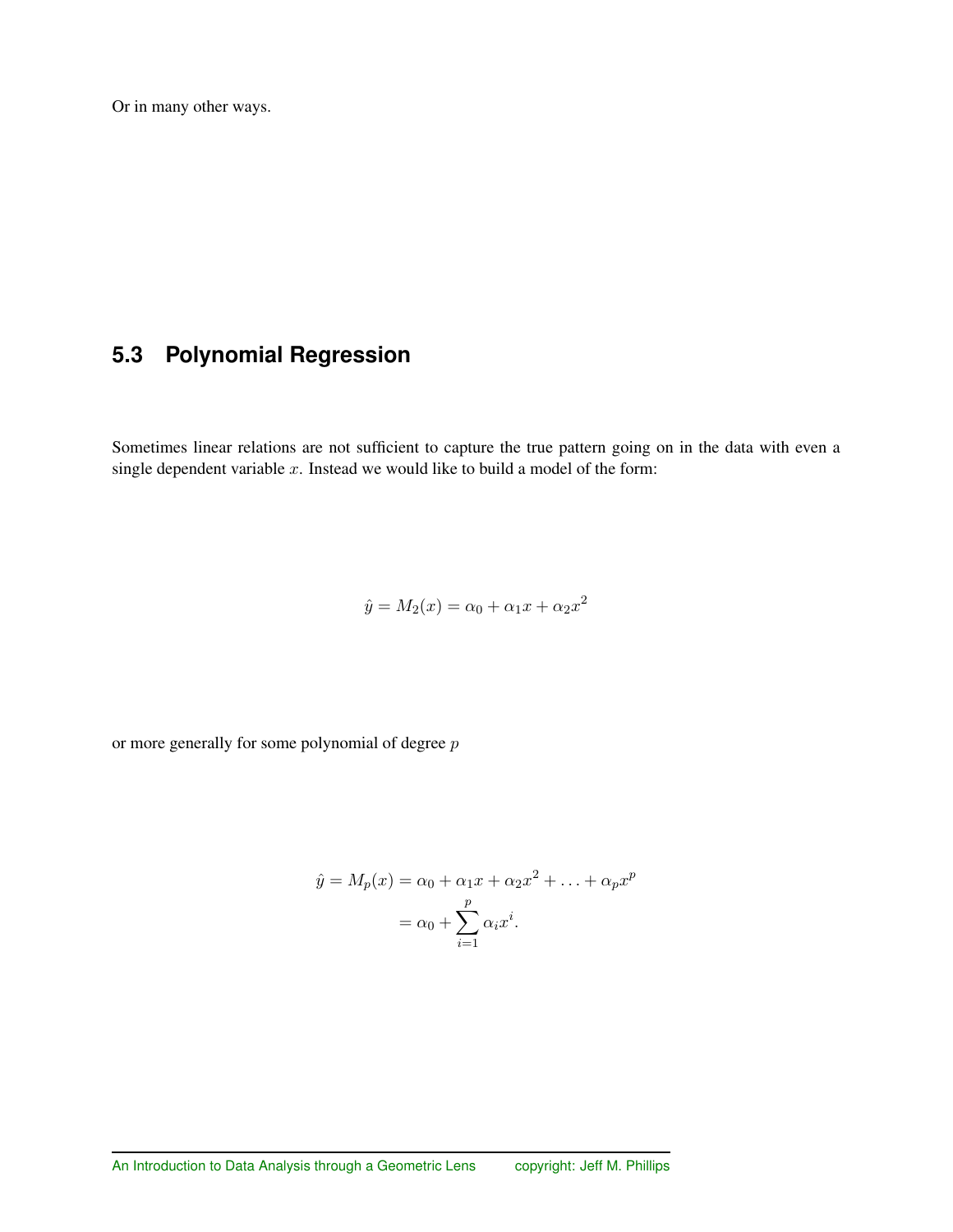

Again we can measure error for a single data point  $p_i = (x_i, y_i)$  as a residual as  $r_i = |\hat{y} - y_i|$  $|M_p(x_i) - y_i|$  and the error on *n* data points as the sum of squared residuals

$$
\text{SSE}(P, M_p) = \sum_{i=1}^{n} r_i^2 = \sum_{i=1}^{n} (M_p(x_i) - y_i)^2.
$$

Under this error measure, it turns out we can again find a simple solution for the residuals  $\alpha = [\alpha_0, \alpha_1, \dots, \alpha_p]$ . For each dependent variable data value  $x$  we create a  $(p + 1)$ -dimensional vector

$$
v=(1,x,x^2,\ldots,x^p).
$$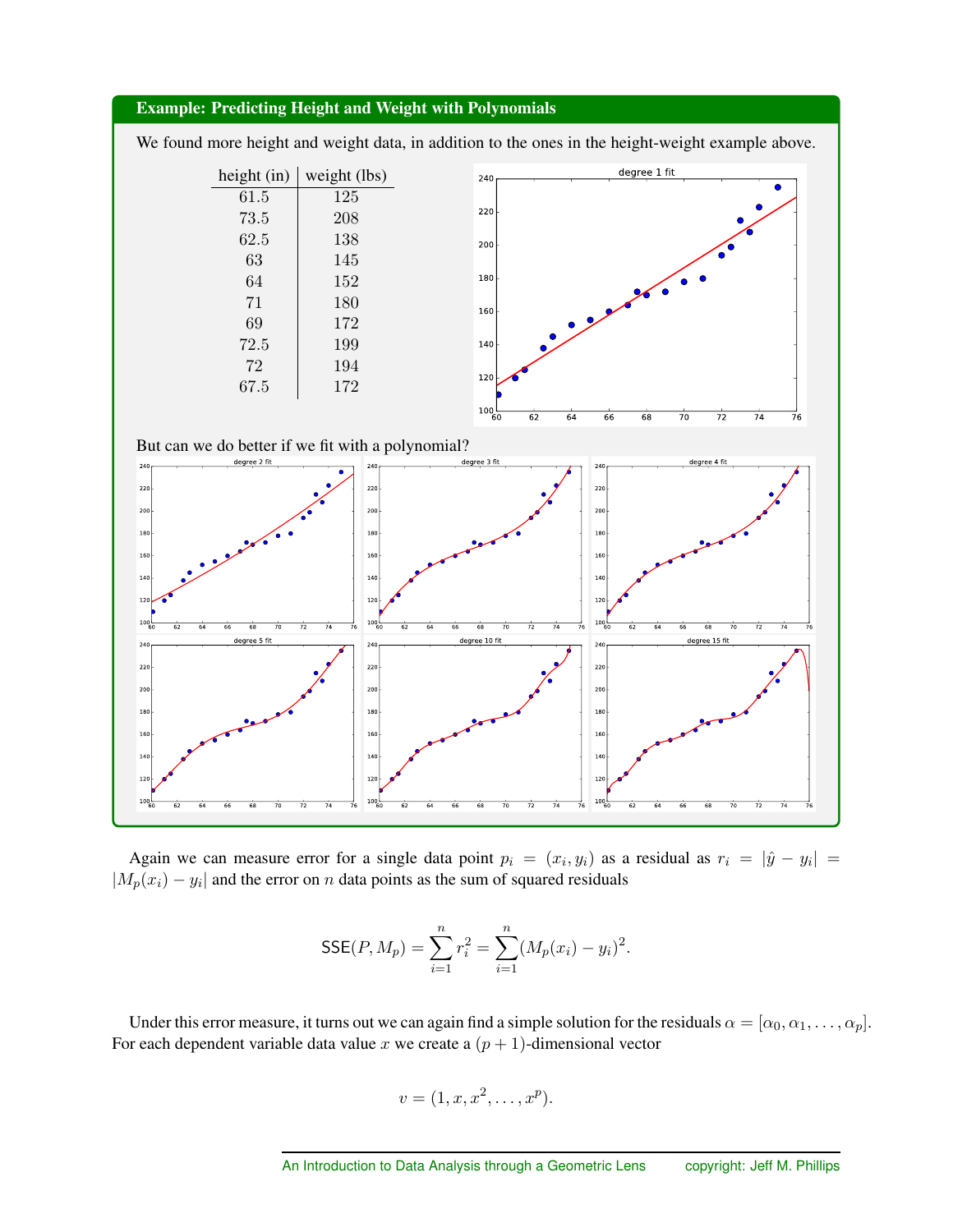And then for *n* data points  $(x_1, y_1), \ldots, (x_n, y_n)$  we can create an  $n \times (p+1)$  data matrix

$$
X_p = \begin{bmatrix} 1 & x_1 & x_1^2 & \dots & x_1^p \\ 1 & x_2 & x_2^2 & \dots & x_2^p \\ \vdots & \vdots & \vdots & \ddots & \vdots \\ 1 & x_n & x_n^2 & \dots & x_n^p \end{bmatrix} \qquad y = \begin{bmatrix} y_1 \\ y_2 \\ \vdots \\ v_n \end{bmatrix}.
$$

Then we can solve the same way as if each data value raised to a different power was a different dependent variable. That is we can solve for the coefficients  $\alpha = [\alpha_0; \alpha_1; \alpha_2; \dots; \alpha_n]$  as

$$
\alpha = (X_p^T X_p)^{-1} X_p^T y.
$$

## **5.4 Cross Validation**

So how do we choose the correct value of  $p$ , the degree of the polynomial fit?

A (very basic) statistical (hypothesis testing) approach may be choose a model of the data (the best fit curve for some polynomial degree  $p$ , and assume Gaussian noise), then calculate the probability that the data fell outside the error bounds of that model. But maybe many different polynomials are a good fit?

In fact, if we choose *p* as  $n - 1$  or greater, then the curve will *polynomially interpolate* all of the points. That is, it will pass through all points, so all points have a residual of exactly 0 (up to numerical precision). This is the basis of a lot of geometric modeling (e.g., for CAD), but bad for data modeling.

Example: Simple polynomial example

Consider the simple data set of 9 points

*x* 12 3 4 5 6 7 8 9 *y* 468*.*299*.*5 11 11*.*5 12 11*.*2

With the following polynomial fits for  $p = \{1, 2, 3, 4, 5, 8\}$ . Believe your eyes, for  $p = 8$ , the curve actually passes through each and every point exactly.



Recall, our goal was for a new data point with only an *x* value to predict its *y*-value. Which do you think does the best job?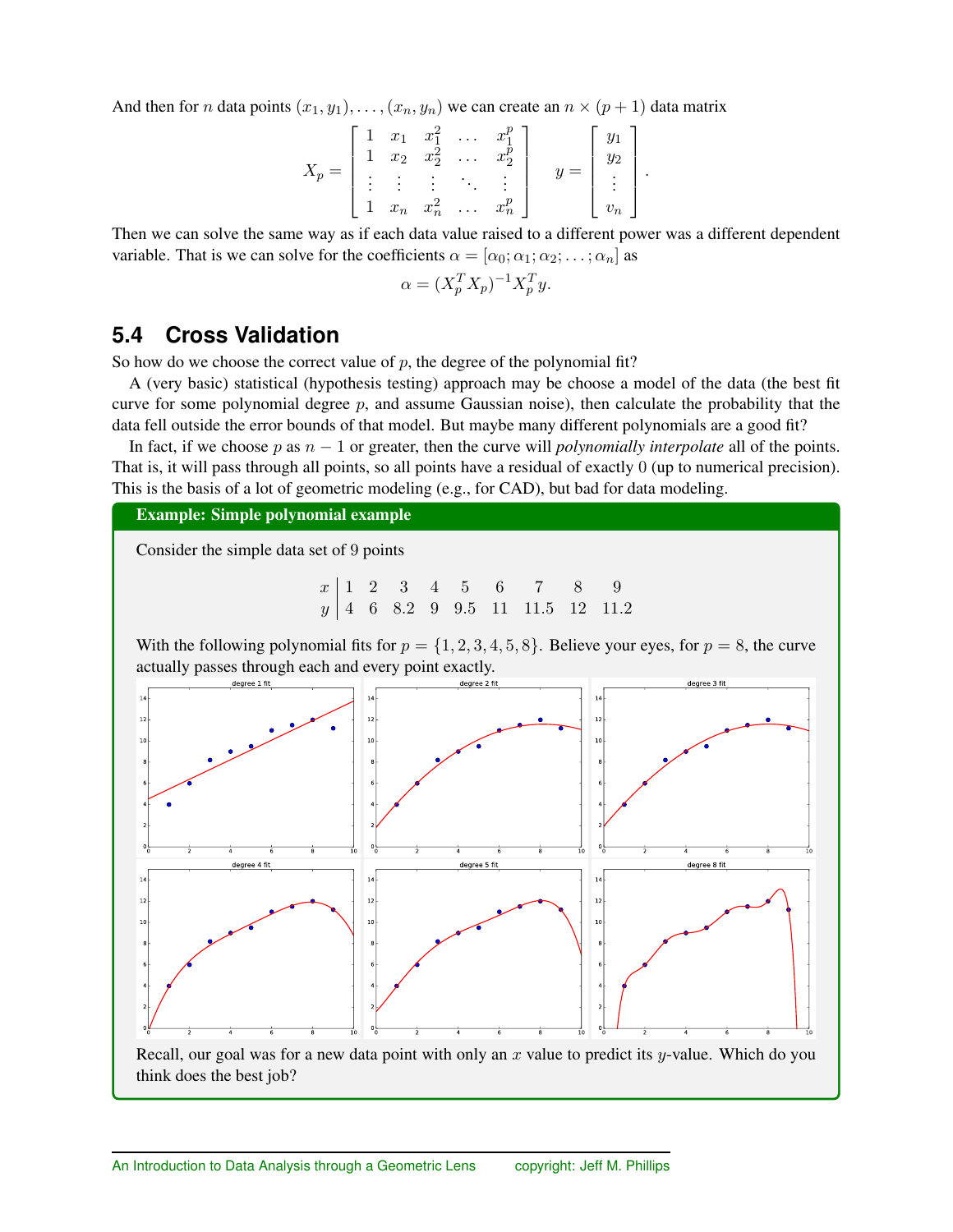**Generalization and Cross-Validation.** Our ultimate goal in regression is *generalization* (how well do we do on new data), not SSE! Using some error measure (SSE) to fit a line or curve, is a good proxy for what we want, but in many cases (as with polynomial regression), it can be abused. We want to know how our model will generalize to new data. How would we measure this without new data?

The solution is *cross-validation*. In the simplest form, we randomly split our data into training data (on which we build a model) and testing data (on which we evaluate our model). The testing serves to estimate how well we would do on future data which we do not have.

- *Why randomly?*: Because you do not want to bias the model to do better on some parts than other in how you choose the split. Also, since we assume the data elements come iid from some underlying distribution, then the test data is also iid if you chose it randomly.
- *How large should the test data be?*: It depends on the data set. Both 10% and 33% are common.

Let  $(X, y)$  be the full data set (with *n* rows of data), and we split it into data sets  $(X_{\text{train}}, y_{\text{train}})$  and  $(X_{test}, y_{test})$  with  $n_{train}$  and  $n_{test}$  rows, respectively. With  $n = n_{train} + n_{test}$ . Next we build a model with the training data, e.g.,

$$
\alpha = (X_{\text{train}}^T X_{\text{train}})^{-1} X_{\text{train}}^T y_{\text{train}}.
$$

Then we evaluate the model  $M_{\alpha}$  on the test data  $X_{\text{test}}$ , often using  $\text{SSE}(X_{\text{test}}, y_{\text{test}}, M_{\alpha})$  as

$$
\text{SSE}(X_{\text{test}}, y_{\text{test}}, M_{\alpha}) = \sum_{(x_i, y_i) \in (X_{\text{test}}, y_{\text{test}})} (y_i - M_{\alpha}(x_i))^2 = \sum_{(x_i, y_i) \in (X_{\text{test}}, y_{\text{test}})} (y_i - \langle (x_i; 1), \alpha \rangle)^2.
$$

We can use the testing data for two purposes:

- To estimate how well our model would perform on new data, yet unseen. That is the predicted residual of a new data point is precisely  $\text{SSE}(X_{\text{test}}, y_{\text{test}}, M_\alpha)/n_{\text{test}}$ .
- *•* To choose the correct parameter for a model (which *p* to use)?

Its important to keep in mind that we should not use the same  $(X_{\text{test}}, y_{\text{test}})$  to do both tasks. If we choose a model with (*X*test*, y*test), then we should reserve even more data for predicting the generalization error. When using the test data to choose a model parameter, the it is being used to build the model; thus evaluating generalization with this same data can suffer the same fate as testing and training with the same data.

So how should we choose the best  $p$ ? We calculate models  $M_{\alpha_p}$  for each value  $p$  on the same training data. Then calculate the model error  $\text{SSE}(X_{\text{test}}, y_{\text{test}}, M_{\alpha_p})$  for each p, and see which has the smallest value. That is we train on  $(X_{\text{train}}, y_{\text{train}})$  and test(evaluate) on  $(X_{\text{test}}, y_{\text{test}})$ .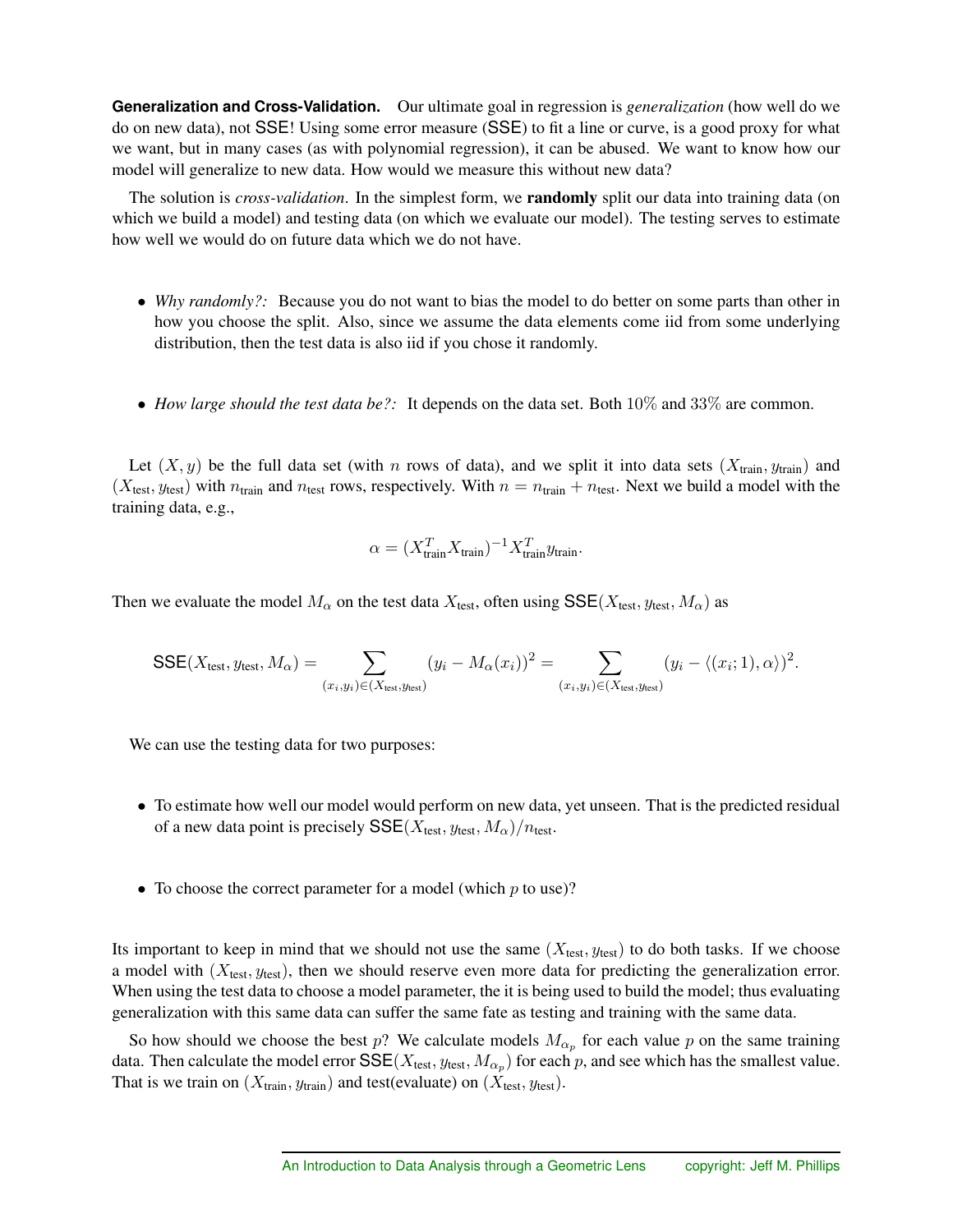#### Example: Simple polynomial example with Cross Validation

Now split our data sets into a train set and a test set:

train: 
$$
\begin{array}{c|ccccc}\nx & 2 & 3 & 4 & 6 & 7 & 8 \\
\hline\ny & 6 & 8.2 & 9 & 11 & 11.5 & 12\n\end{array}
$$
 test:  $\begin{array}{c|ccccc}\nx & 1 & 5 & 9 \\
y & 4 & 9.5 & 11.2\n\end{array}$ 

With the following polynomial fits for  $p = \{1, 2, 3, 4, 5, 8\}$  generating model  $M_{\alpha_n}$  on the test data. We then calculate the  $\text{SSE}(x_{\text{test}}, y_{\text{test}}, M_{\alpha_p})$  score for each (as shown):



**Leave-one-out Cross Validation.** But, not training on the test data means that you use less data, and your model is worse! You don't want to waste this data!

If your data is very large, then leaving out  $10\%$  is not a big deal. But if you only have 9 data points it can be. The smallest the test set could be is 1 point. But then it is not a very good representation of the full data set.

The alternative is to create *n* different training sets, each of size  $n-1$  ( $X_{1,\text{train}}, X_{2,\text{train}}, \ldots, X_{n,\text{train}}$ ), where  $X_{i,\text{train}}$  contains all points except for  $x_i$ , which is a one-point test set. Then we build *n* different models  $M_1, M_2, \ldots, M_n$ , evaluate each model  $M_i$  on the one test point  $x_i$  to get an error  $E_i = (y_i - M_i(x_i))^2$ , and average their errors  $E = \frac{1}{n} \sum_{i=1}^{n} E_i$ . Again, the parameter with the smallest associated average error *E* is deemed the best. This allows you to build a model on as much data as possible, while still using all of the data to test.

However, this requires roughly *n* times as long to compute as the other techniques, so is often too slow for really big data sets.